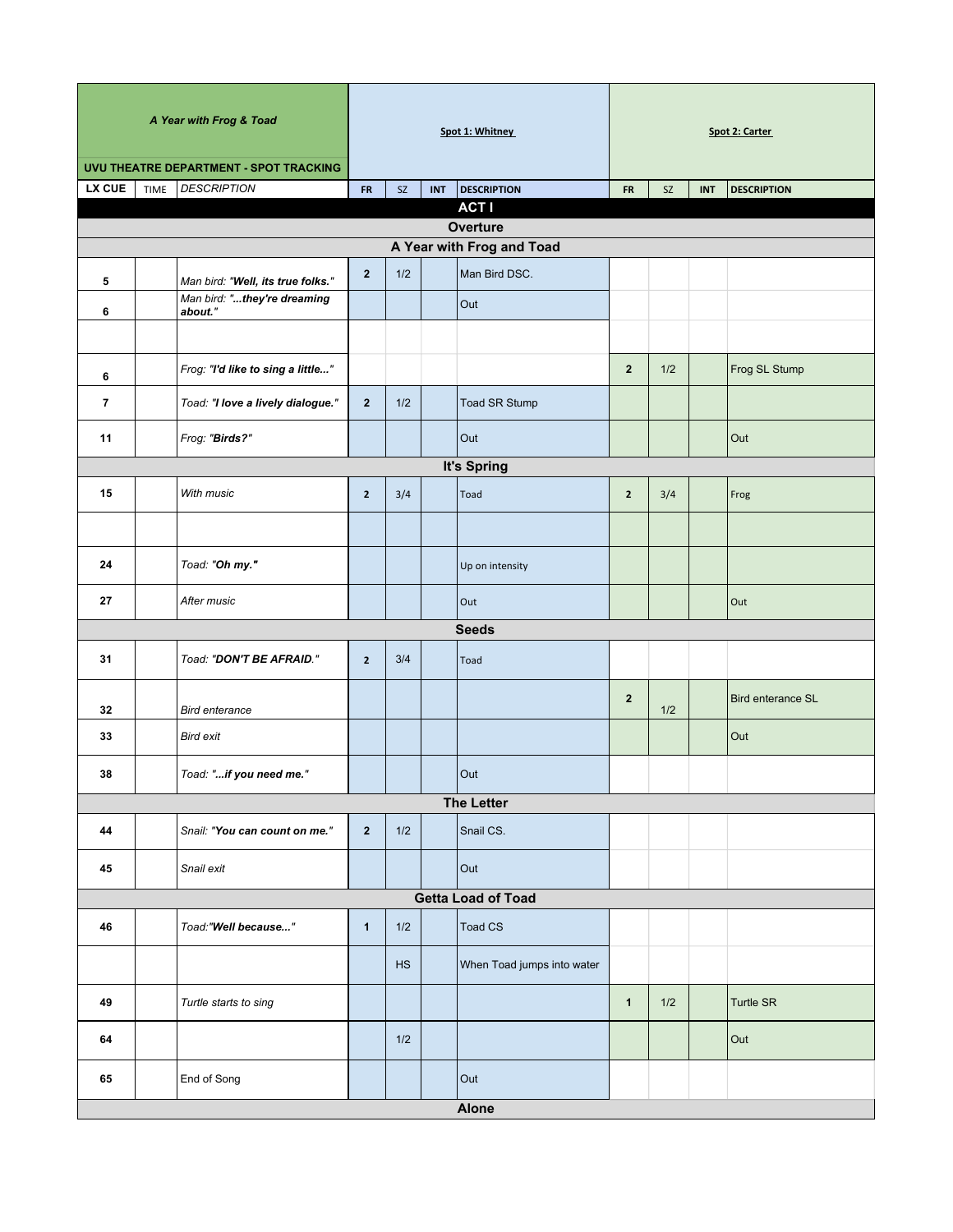| 77                      | With Music. Frog: "But Toad, I<br>am happy."   | $\mathbf{1}$   | 1/2 |  | Toad SL Stump        | $\mathbf{1}$   | <b>HS/1/2</b> |  | Frog SL Stump  |  |
|-------------------------|------------------------------------------------|----------------|-----|--|----------------------|----------------|---------------|--|----------------|--|
| 79                      | Frog: "BECAUSE OF YOU."                        |                |     |  | Out                  |                |               |  | Out            |  |
|                         |                                                |                |     |  | The Letter - Reprise |                |               |  |                |  |
| 81                      | Snail: "I'M CARRYING A<br>LETTER."             |                |     |  |                      | $\overline{2}$ | 1/2           |  | Snail DSL      |  |
| 82                      | Snail: "ONWARD I THRUST."                      |                |     |  |                      |                |               |  | Out            |  |
| <b>Cookies</b>          |                                                |                |     |  |                      |                |               |  |                |  |
| 83                      | Toad: "Well?"                                  | $\overline{2}$ | 1/2 |  | Frog SR              | $\overline{2}$ | 1/2           |  | <b>Toad SL</b> |  |
| 87                      | Man Bird: "Sure, bring 'em on."                |                |     |  | Out                  |                |               |  | Out            |  |
| <b>He'll Never Know</b> |                                                |                |     |  |                      |                |               |  |                |  |
| 106                     | Frog: "who raked his yard."                    | $\mathbf{1}$   | 1/2 |  | Frog SR              | $\mathbf{1}$   | 1/2           |  | <b>Toad SL</b> |  |
| 108                     | Frog & Toad: "ACHE ACHE<br>ACHE."              |                |     |  | Out                  |                |               |  | Out            |  |
|                         |                                                |                |     |  |                      |                |               |  |                |  |
| 109                     | Frog & Toad: "HE'LL WONDER<br>WHAT."           | $\mathbf{1}$   | 1/2 |  | Frog SR              | $\mathbf{1}$   | 1/2           |  | <b>Toad SL</b> |  |
| 110                     | Squirrel enterance                             |                |     |  | Out                  |                |               |  | Out            |  |
| 111                     | Squirrel exit                                  |                |     |  | Frog                 |                |               |  | Toad           |  |
| 112                     | With applause                                  |                |     |  | Out                  |                |               |  | Out            |  |
|                         |                                                |                |     |  | <b>Shivers</b>       |                |               |  |                |  |
| 117                     |                                                |                |     |  |                      | $\overline{2}$ | 1/2           |  | Frog SL Stump  |  |
| 123                     | Frog: "it was getting dark and<br>there I was" | $\overline{2}$ | 1/2 |  | Young Frog CS        |                |               |  |                |  |
| 124                     |                                                |                |     |  | Drop intensity       |                |               |  |                |  |
| 133                     |                                                |                |     |  | Out                  |                |               |  | Out            |  |
| The Letter - Reprise    |                                                |                |     |  |                      |                |               |  |                |  |
| 144                     | Snail: "I'M CARRYING A<br>LETTER."             |                |     |  |                      | $\overline{2}$ | 1/2           |  | Snail CS       |  |
| 145                     | Snail: "MUSH MUSH MUSH."                       |                |     |  |                      |                |               |  | Out            |  |
| Down the Hill           |                                                |                |     |  |                      |                |               |  |                |  |
| 147                     | Frog: "Here we go."                            | $\mathbf{1}$   | 1/2 |  | Frog CS              | $\mathbf{1}$   | 1/2           |  | <b>Toad CS</b> |  |
| 148.5                   | Toad: "Froooooooog!"                           |                |     |  | Out                  |                |               |  | Out            |  |
|                         |                                                |                |     |  |                      |                |               |  |                |  |